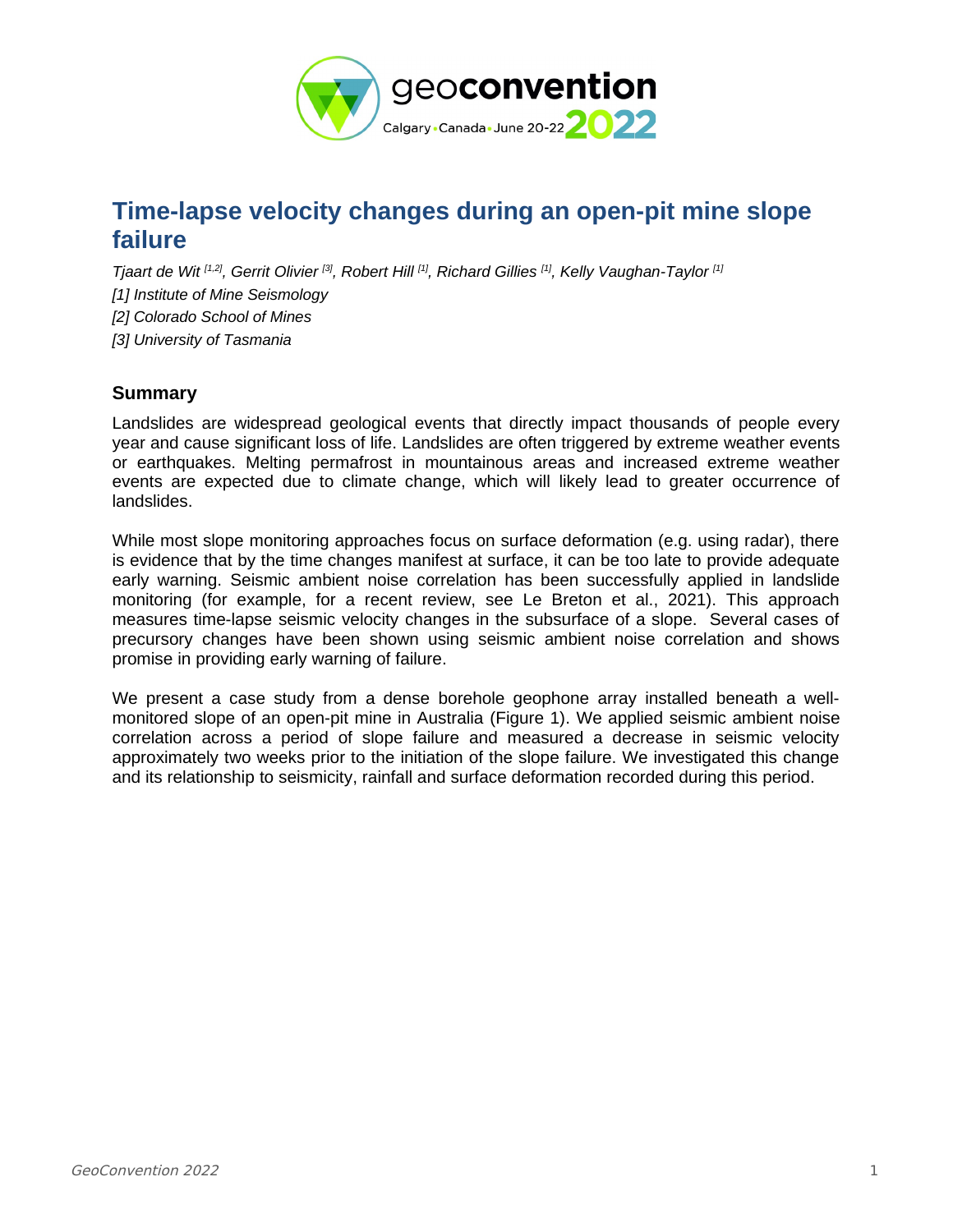



Figure 1: Plan view of locations of the geophones in the seismic array (magenta triangles) installed below the western slope of the open-pit mine. The location of the mine within Australia (inset).

### **Theory / Method / Workflow**

Continuous seismic data from geophones spread across a tailings dam wall are generally recorded at 6,000 samples per second (sps). Ambient noise seismic interferometry is applied to this data to try measure velocity changes in the medium. For each sensor, continuous data for each component is sliced into 10 second detrended and decimated traces (500 sps), with amplitude normalization (one-bit normalization) and spectral whitening (between 6 and 30 Hz) pre-processing steps applied (as suggested in Bensen et al., 2007). For each unique sensor pair and each 10 second trace, the pre-processed data were cross-correlated with a maximum lag time of 2 seconds (2001 samples).

By stacking these cross-correlations, we effectively turn one of the seismic sensors in to a virtual source (Campillo and Paul, 2003). Although accurate reconstruction of the direct arrivals of these virtual source signals rely on a homogeneous distribution and large quantity of noise sources, the tail (or coda) is more dependent on the distribution of scatterers in the medium. As a result, we can make robust measurements of velocity changes even with imperfect virtual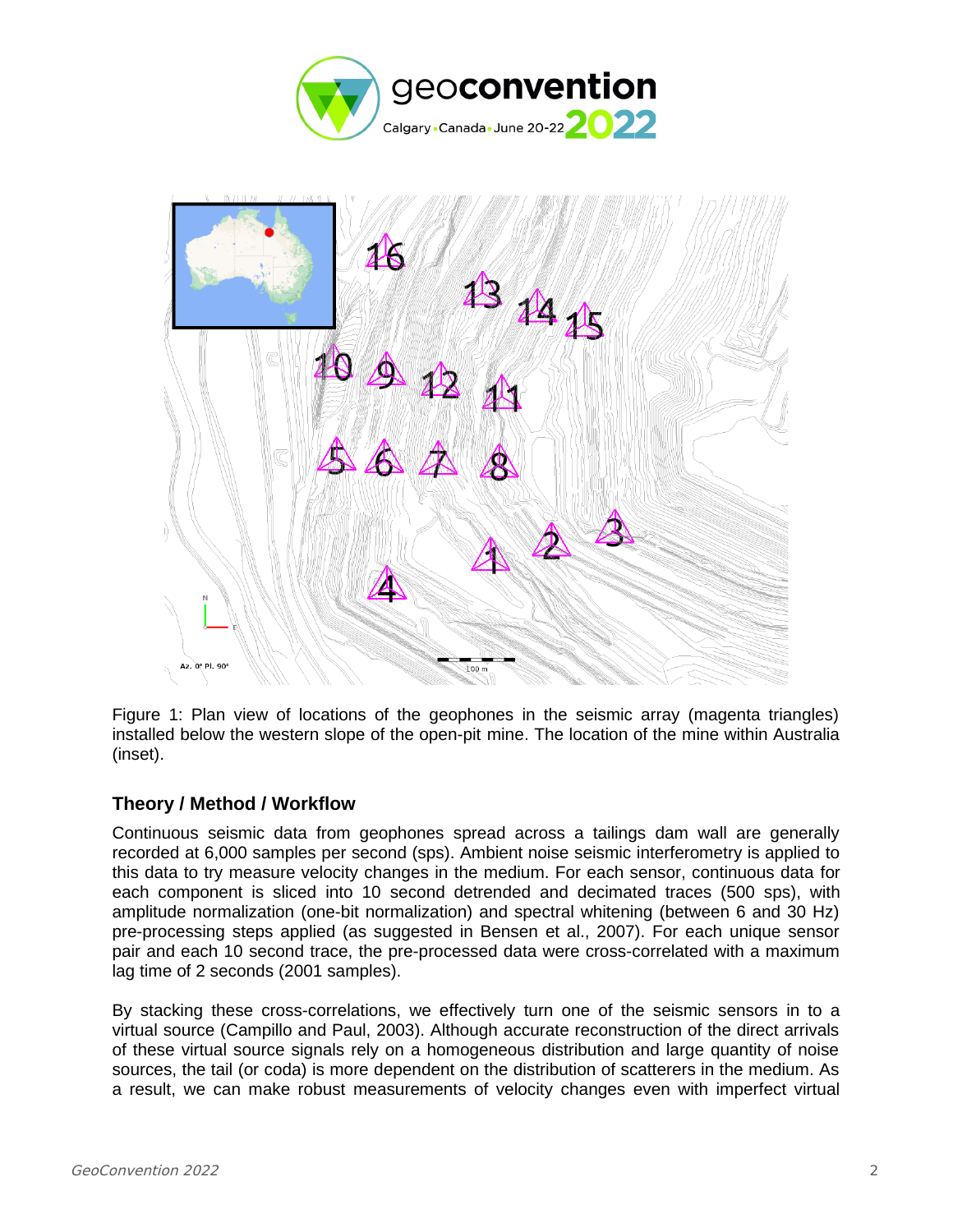

source (or Green's function) reconstruction by measuring changes in the coda (Hadziioannou et al., 2009).

Although the cross-correlations are relatively stable over time, they have some temporal variation. This is likely due to slight changes to the noisefield between subsequent 10 second periods. In order to make robust measurements of velocity change, we use a moving window average, or "stack", of each of the cross-correlations in a 2-day window. Note, this does apply a smoothing to temporal measurements of velocity changes, but the tradeoff is that the measurements made are more robust.

Although body wave arrivals appear clear in this case, it is the coda portion of these correlations that we are interested in. We therefore focus on lag times after the direct S-wave arrival and before 2s (at which the decay of the coda mostly disappears and above which is dominated the auto-correlation of the source). Since coda is mostly comprised of shear waves (Aki and Chouet, 1975), we are most sensitive to changes in S-wave velocity.

For making velocity change measurements between correlation stacks, the Moving Window Cross Spectral (MWCS) method was used. For in-depth details on the method, a detailed description can be found in (Clarke et al., 2011). As a brief summary, the method uses a moving window between lag times of interest to measure a time perturbation (∆t) for each window between a current and reference cross-correlation stack. A linear regression (weighted least squares fit) is made to these ∆t, with coherence providing the weighting factor, the slope of which can be directly related to a change in velocity by: ∆t/t = -∆v/v

Considering the choice of frequency range of 6 to 30 Hz, a window length of 0.17s was chosen so as to contain a full period at the lowest frequency of interest. This frequency range corresponds to S-waves with wavelengths of about 60m to 330m (using a S-wave velocity of 2000 m/s, as estimated during a velocity calibration from known blasts). Measurement windows were strided by 0.017s (90% overlap) to increase the number of measurements and reduce the uncertainty in the linear regression.

In making temporal measurements of velocity change, the final aspect that needs to be considered is a choice of reference stack. Here we use a moving window approach with a second moving window that follows behind the current window stack as a reference stack. It is worth noting that this approach measures differential velocity changes, so measurements need to be integrated to view total velocity changes as a function of time, whereas when using a fixed reference approach (e.g. average of all cross-correlations in the time period of interest), absolute velocity changes are measured. The fixed window approach has the advantage that uncertainties in measurements are independent, whereas using a moving window approach, the uncertainties are small due to the high coherence of the cross-correlation functions, but the drawback is that uncertainties in measurements are perpetuated in time.

### **Results, Observations, Conclusions**

Figure 2 shows time-lapse velocity change measurements for a single sensor component pair (1X and 3Z) between the 25th of December 2013 and 31st of March 2014. A decrease in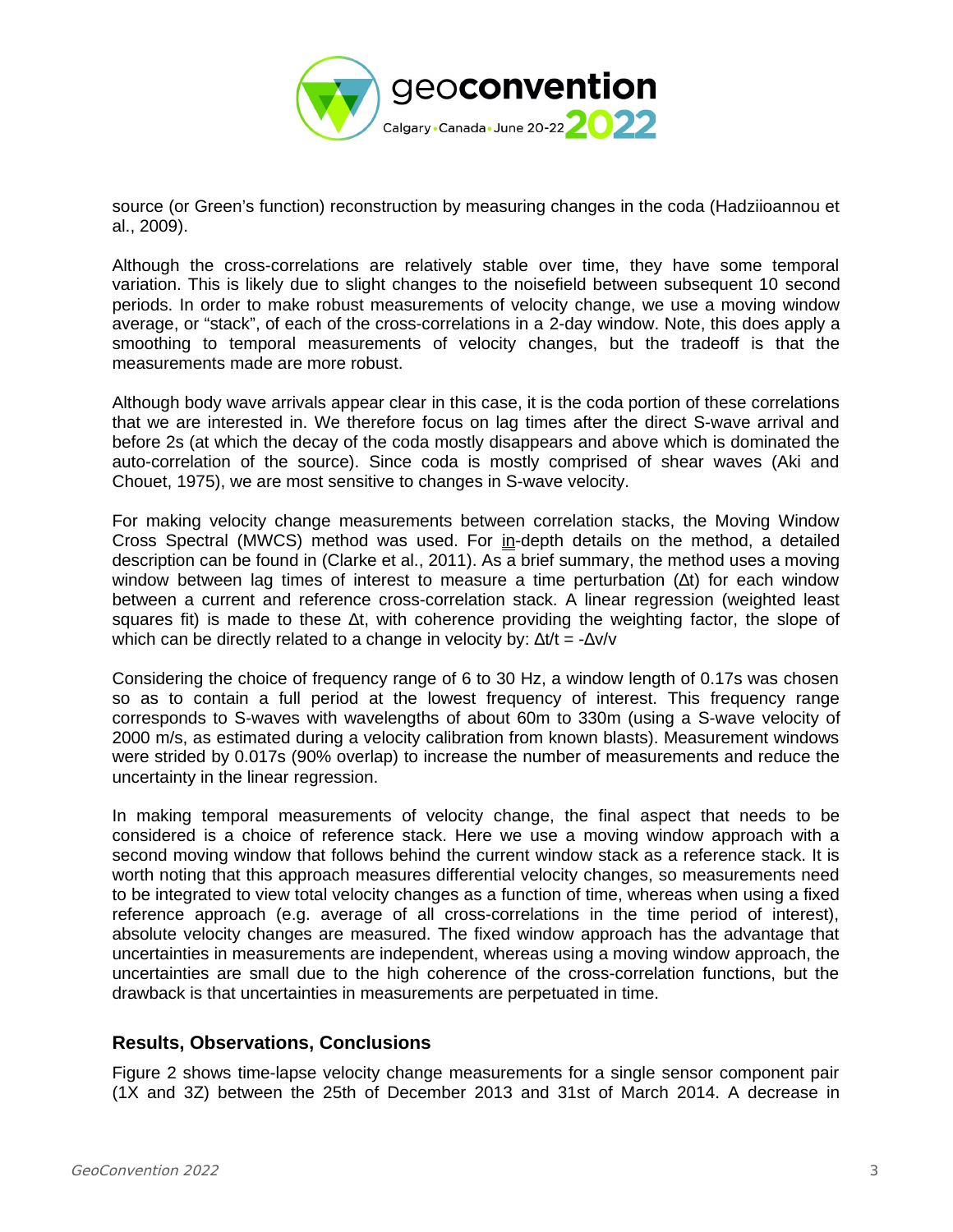

seismic velocity is first detected approximately 10 days prior to the start of the slope failure (indicated by the dashed black line). Other sensor component pairs show a similar trend, albeit of varying magnitude of velocity decrease. This study investigates this precursory change (and that of all other sensor component pairs) and its relationship to seismicity, rainfall and surface deformation recorded during this period.



Figure 2: Time-lapse velocity changes for sensor component pair 1X and 3Z between the 25th of December 2013 and 31st of March 2014. Uncertainties in these measurements are indicated by the shaded region. The black dashed line indicates when the slope first began to fail.

### **Novel/Additive Information**

Following the ground-breaking results from Mainsant et al. (2012) detecting precursory velocity changes leading up to a landslide failure in the Swiss Alps, such a result has never been shown (to the authors knowledge), for a slope failure in an open-mine, making this a novel case study.

#### **Acknowledgements**

We thank the Institute of Mine Seismology whose support made this research possible. We are also thankful for support of the original project by the mine and for permission to use and publish the data.

#### **References**